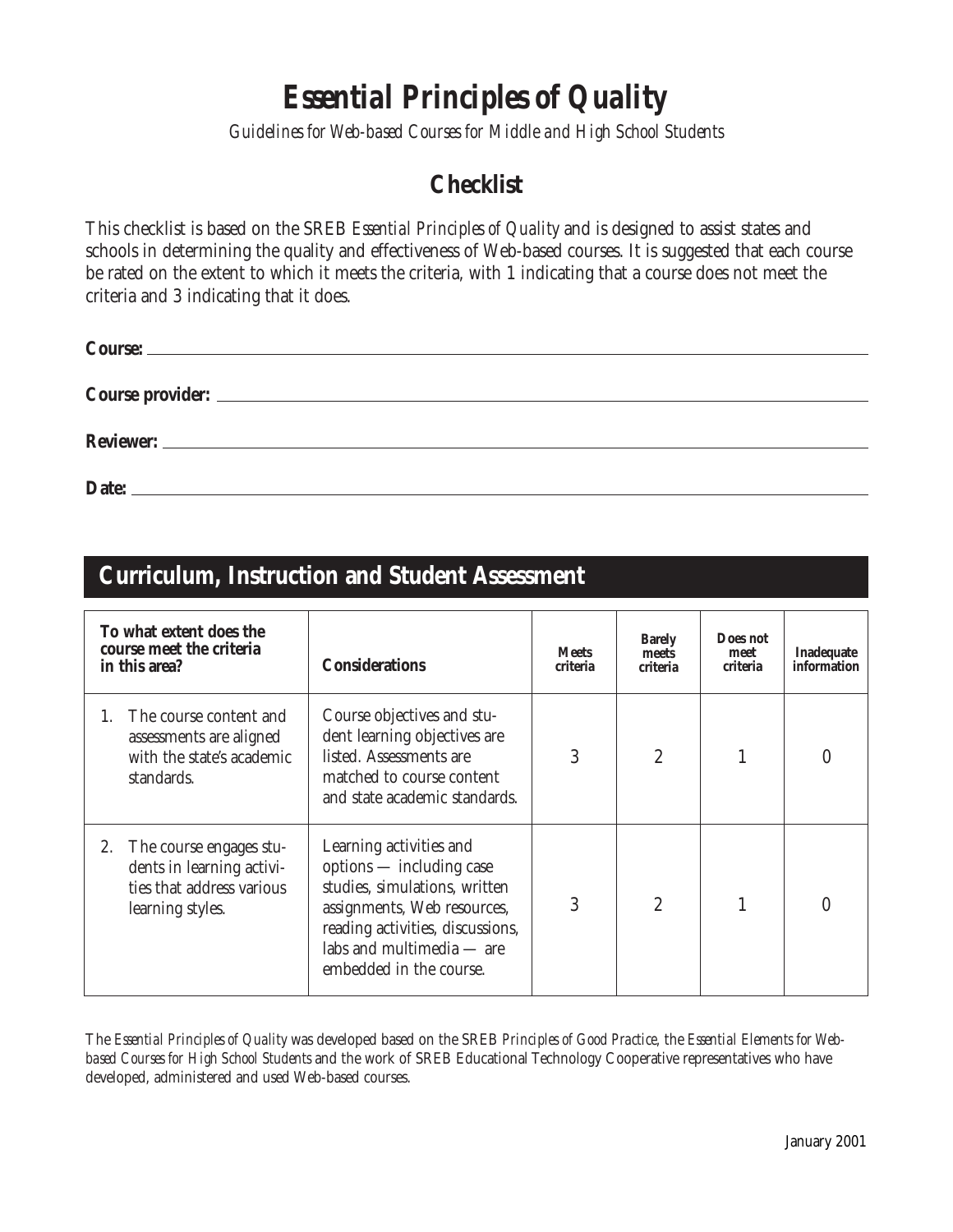## **Curriculum, Instruction and Student Assessment**

| To what extent does the<br>course meet the criteria<br>in this area? |                                                                                                                                               | <b>Considerations</b>                                                                                                                                                                                                                            | <b>Meets</b><br>criteria | <b>Barely</b><br>meets<br>criteria | Does not<br>meet<br>criteria | Inadequate<br>information |
|----------------------------------------------------------------------|-----------------------------------------------------------------------------------------------------------------------------------------------|--------------------------------------------------------------------------------------------------------------------------------------------------------------------------------------------------------------------------------------------------|--------------------------|------------------------------------|------------------------------|---------------------------|
| 3.                                                                   | The course gives students<br>opportunities to engage<br>in abstract thinking and<br>critical reasoning.                                       | Inquiry-based learning and<br>discussions are used. Students<br>are challenged and encour-<br>aged to predict, summarize,<br>interpret, contrast and differ-<br>entiate ideas.                                                                   | 3                        | $\boldsymbol{2}$                   | 1                            | $\boldsymbol{0}$          |
| 4.                                                                   | The course structure<br>includes fair, adequate<br>and appropriate meth-<br>ods and procedures to<br>assess students' mastery<br>of content.  | Valid and reliable assessments<br>include online or proctored<br>testing, performance assess-<br>ments, standardized tests,<br>projects, demonstrations,<br>multimedia presentations,<br>case studies, simulations and<br>electronic portfolios. | 3                        | $\boldsymbol{2}$                   | $\mathbf{1}$                 | $\mathbf{0}$              |
| 5.                                                                   | The course provides<br>appropriate teacher-to-<br>student interaction,<br>including timely, fre-<br>quent feedback about<br>student progress. | Teachers respond to students<br>within 24 hours. Feedback<br>may include e-mails, discus-<br>sions, portfolios, telephone<br>calls, regular progress reports,<br>and term/semester grades.                                                       | 3                        | $\boldsymbol{2}$                   | $\mathbf{1}$                 | $\boldsymbol{0}$          |
| 6.                                                                   | The course provides<br>opportunities for appro-<br>priate student-to-student<br>interaction and a plan<br>for monitoring that<br>interaction. | Collaborative learning oppor-<br>tunities - through e-mails,<br>discussion strands, simula-<br>tions, lab activities and other<br>$group$ projects $-$ are embed-<br>ded in the course design.                                                   | 3                        | $\boldsymbol{2}$                   | $\mathbf{1}$                 | $\boldsymbol{0}$          |
| 7.                                                                   | The course complies<br>with the requirements<br>of the Americans With<br>Disabilities Act.                                                    | See act requirements.                                                                                                                                                                                                                            | 3                        | $\boldsymbol{2}$                   | 1                            | $\boldsymbol{0}$          |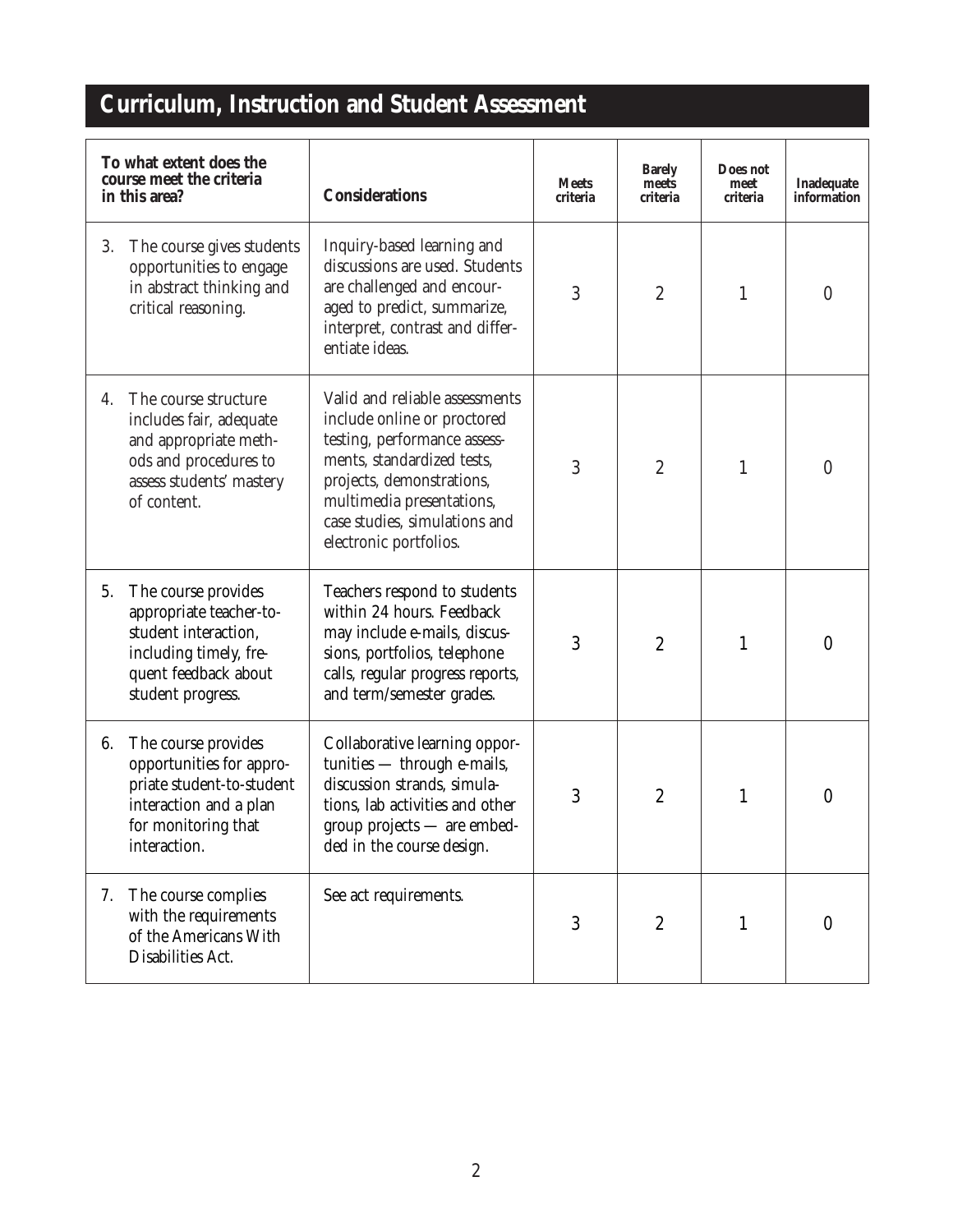# **Curriculum, Instruction and Student Assessment**

| To what extent does the<br>course meet the criteria<br>in this area?                                                   | <b>Considerations</b>                                                                                                                            | <b>Meets</b><br>criteria | <b>Barely</b><br>Does not<br>meets<br>meet<br>criteria<br>criteria |              | Inadequate<br>information |
|------------------------------------------------------------------------------------------------------------------------|--------------------------------------------------------------------------------------------------------------------------------------------------|--------------------------|--------------------------------------------------------------------|--------------|---------------------------|
| Students have access to<br>8.<br>resources that enrich the<br>course content.                                          | All materials and/or Web<br>links have been reviewed for<br>appropriateness and are<br>aligned with course objectives<br>and specifications.     | 3                        | $\boldsymbol{2}$                                                   | $\mathbf{1}$ | $\boldsymbol{0}$          |
| A complete, clear course<br>9.<br>syllabus is available for<br>review.                                                 | The syllabus outlines course<br>content, expectations of stu-<br>dents, required materials, the<br>course's credit value and a<br>grading scale. | 3                        | $\overline{2}$                                                     | $\mathbf{1}$ | $\theta$                  |
| 10. Issues associated with the<br>use of copyrighted mate-<br>rials are addressed.                                     | The course provider guaran-<br>tees in writing that all course<br>materials comply with copy-<br>right laws.                                     | 3                        | $\boldsymbol{2}$                                                   | $\mathbf{1}$ | $\mathbf{0}$              |
| 11. The teacher can adapt<br>learning activities and<br>assessments to accom-<br>modate students with<br>disabilities. | The course can be modified<br>to meet the needs of students<br>or teachers with disabilities.                                                    | 3                        | $\overline{2}$                                                     | $\mathbf{1}$ | $\mathbf{0}$              |
| 12. Other criteria:                                                                                                    |                                                                                                                                                  | 3                        | $\overline{2}$                                                     | $\mathbf{1}$ | $\mathbf{0}$              |
|                                                                                                                        |                                                                                                                                                  | 3                        | $\boldsymbol{2}$                                                   | $\mathbf{1}$ | $\theta$                  |

*Comments: Curriculum, Instruction and Student Assessment*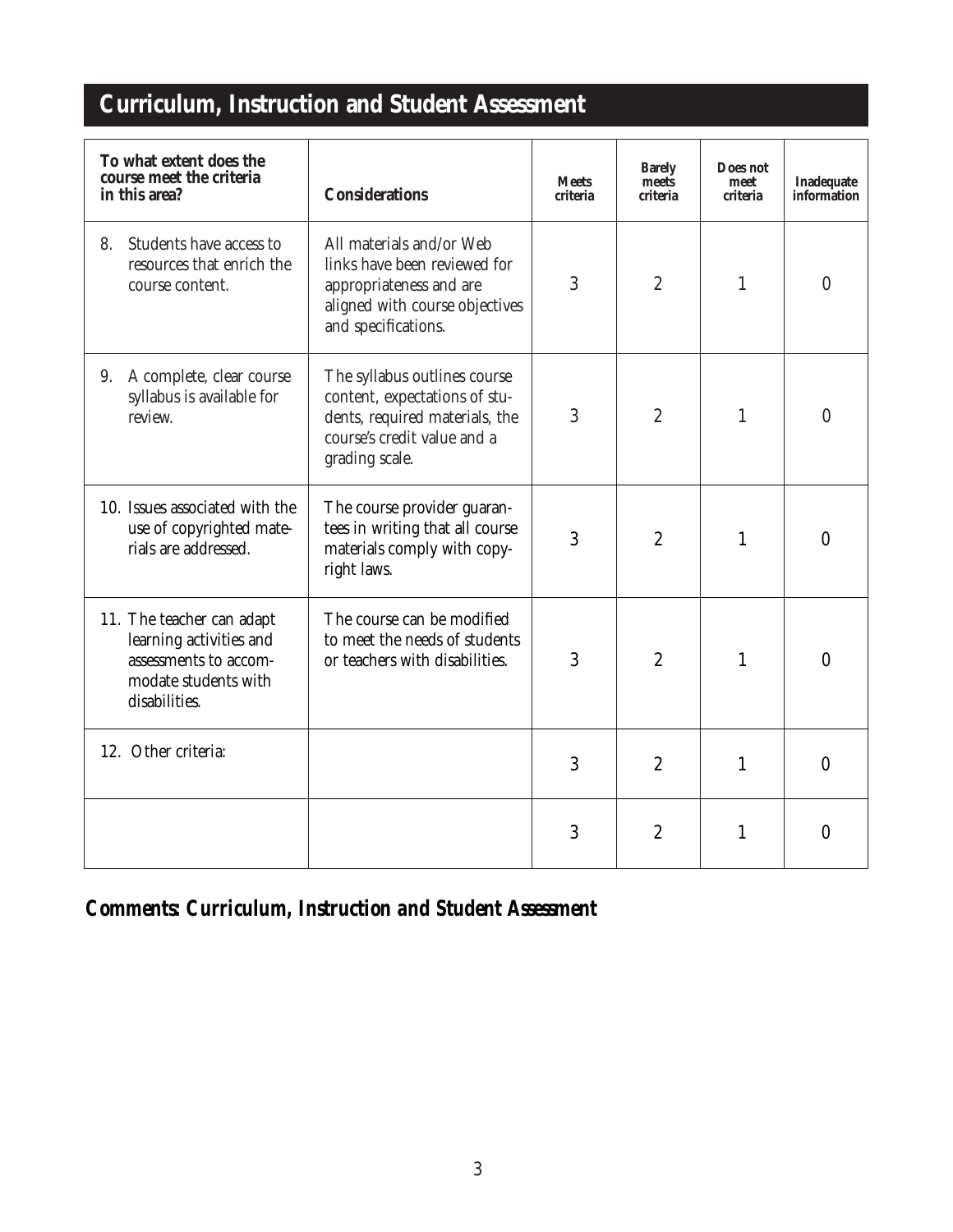#### **Management**

| To what extent does the<br>course meet the criteria<br>in this area? |                                                                                                                                            | <b>Considerations</b>                                                                                                                                           | <b>Meets</b><br>criteria | <b>Barely</b><br>meets<br>criteria | Does not<br>meet<br>criteria | Inadequate<br>information |
|----------------------------------------------------------------------|--------------------------------------------------------------------------------------------------------------------------------------------|-----------------------------------------------------------------------------------------------------------------------------------------------------------------|--------------------------|------------------------------------|------------------------------|---------------------------|
| 1.                                                                   | The course provider is<br>authorized to operate<br>by the state where the<br>course originates.                                            | State review of courses and<br>accreditation of providers are<br>ways to ensure that the<br>course provider is of quality.                                      | 3                        | $\boldsymbol{2}$                   | $\mathbf{1}$                 | $\boldsymbol{0}$          |
| 2.                                                                   | School districts or the<br>state department of<br>education has reviewed<br>the course to ensure its<br>quality before it is used.         | There is documentation of<br>these reviews.                                                                                                                     | 3                        | $\overline{2}$                     | 1                            | $\overline{0}$            |
| 3.                                                                   | The school in which the<br>student is enrolled or the<br>school district in which<br>he or she lives will accept<br>the course for credit. | Is this course taught for<br>credit? Will the school dis-<br>3<br>trict accept this course for<br>credit?                                                       |                          | $\overline{2}$                     | $\mathbf{1}$                 | $\mathbf{0}$              |
| 4.                                                                   | Procedures for fees and<br>payment are established<br>before students enroll in<br>a course.                                               | Tuition and fees related to<br>the course are disclosed fully,<br>and payment methods and<br>schedules are provided.                                            | 3                        | $\boldsymbol{2}$                   | 1                            | $\mathbf{0}$              |
| 5.                                                                   | Student work and per-<br>sonal data are secure.                                                                                            | <b>Student information remains</b><br>confidential, as required by<br>the Family Education Rights<br>and Privacy Act.                                           | 3                        | $\overline{2}$                     | 1                            | $\boldsymbol{0}$          |
| 6.                                                                   | Students are monitored<br>to ensure academic<br>honesty.                                                                                   | School districts provide<br>means to monitor student<br>performance. The course<br>3<br>$\overline{2}$<br>design promotes monitoring<br>of student performance. |                          | 1                                  | $\boldsymbol{0}$             |                           |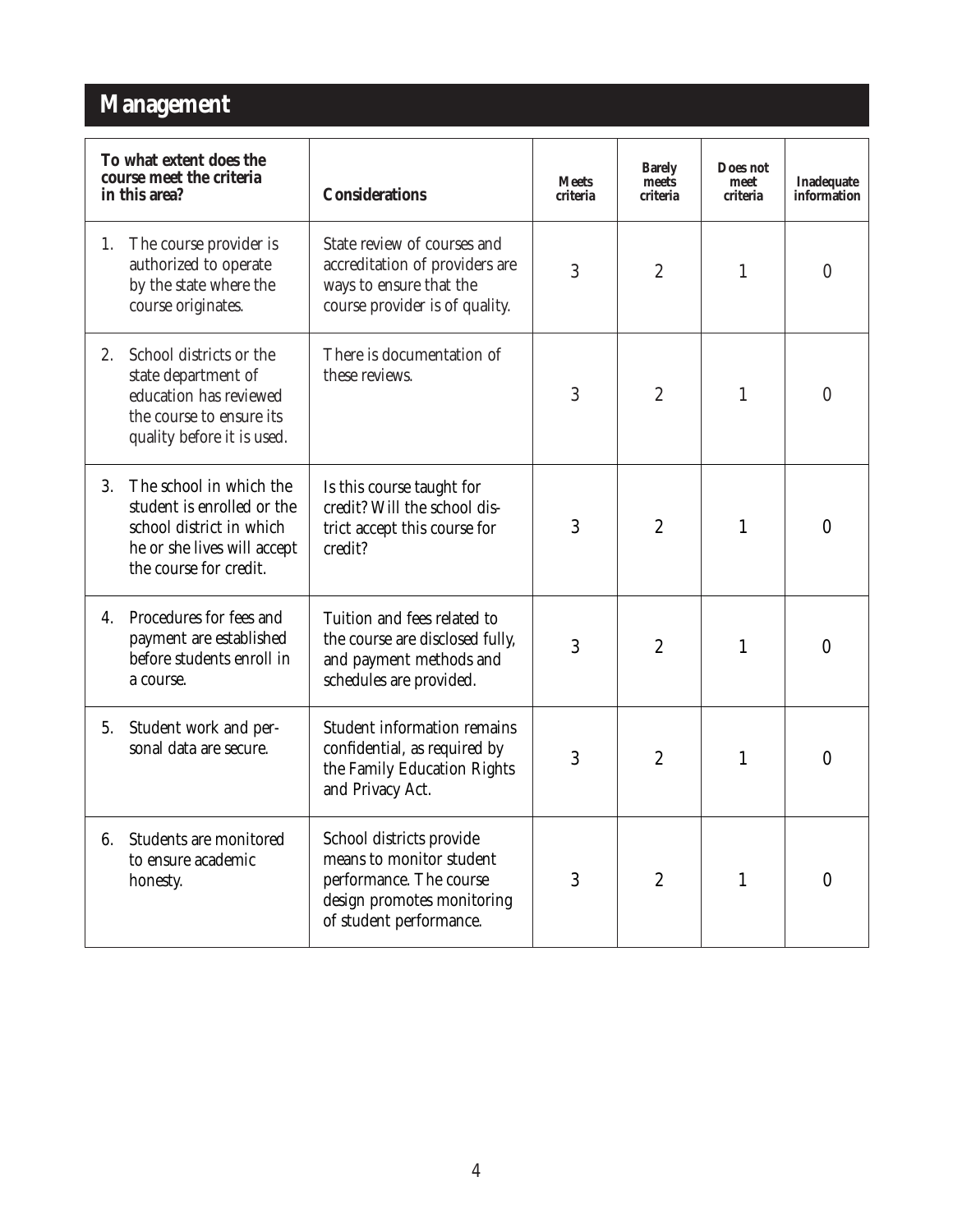#### **Management**

| To what extent does the<br>course meet the criteria<br>in this area?                                                                           | <b>Considerations</b>                                                                                                                                                                                                                                                                                    | <b>Meets</b><br>criteria | <b>Barely</b><br>meets<br>criteria | Does not<br>meet<br>criteria | Inadequate<br>information |
|------------------------------------------------------------------------------------------------------------------------------------------------|----------------------------------------------------------------------------------------------------------------------------------------------------------------------------------------------------------------------------------------------------------------------------------------------------------|--------------------------|------------------------------------|------------------------------|---------------------------|
| A teacher or other edu-<br>7.<br>cator coordinates and<br>assists students with<br>instructional, technical<br>and management<br>requirements. | The course provider offers<br>training and support to the<br>school coordinator, who<br>assists with course require-<br>ments, assignments and<br>grades and who acts as liai-<br>son among students, the<br>school, parents and the<br>course provider.                                                 | 3                        | $\boldsymbol{2}$                   | $\mathbf{1}$                 | $\boldsymbol{0}$          |
| The course provider<br>8.<br>offers the course teacher<br>and school coordinator<br>assistance with technical<br>and course manage-<br>ment.   | The course provider offers<br>orientation training, distance<br>learning training, product/<br>course updates, a help desk,<br>special technical assistance<br>and answers to frequently<br>asked questions.                                                                                             | 3                        | $\overline{2}$                     | 1                            | $\mathbf{0}$              |
| Students have access to<br>9.<br>necessary, relevant learn-<br>ing materials.                                                                  | The course provider identi-<br>fies materials and technolo-<br>gical resources that students<br>will need. There is a list of<br>who is expected to provide<br>these materials, which may<br>include scanners, digital<br>cameras, reference materials,<br>books, videos, software and<br>lab equipment. | 3                        | $\overline{2}$                     | 1                            | $\mathbf{0}$              |
| 10. The course provider has<br>identified prerequisite<br>skills in the use of tech-<br>nology.                                                | The course syllabus describes<br>in detail what knowledge of<br>certain programs and/or mul-<br>timedia students should have<br>before enrolling in the<br>course.                                                                                                                                       | 3                        | $\overline{2}$                     | $\mathbf{1}$                 | $\mathbf{0}$              |
| 11. There are technical<br>requirements for accept-<br>able access.                                                                            | The course requirements<br>include minimum technical<br>requirements.                                                                                                                                                                                                                                    | 3                        | $\boldsymbol{2}$                   | 1                            | $\mathbf{0}$              |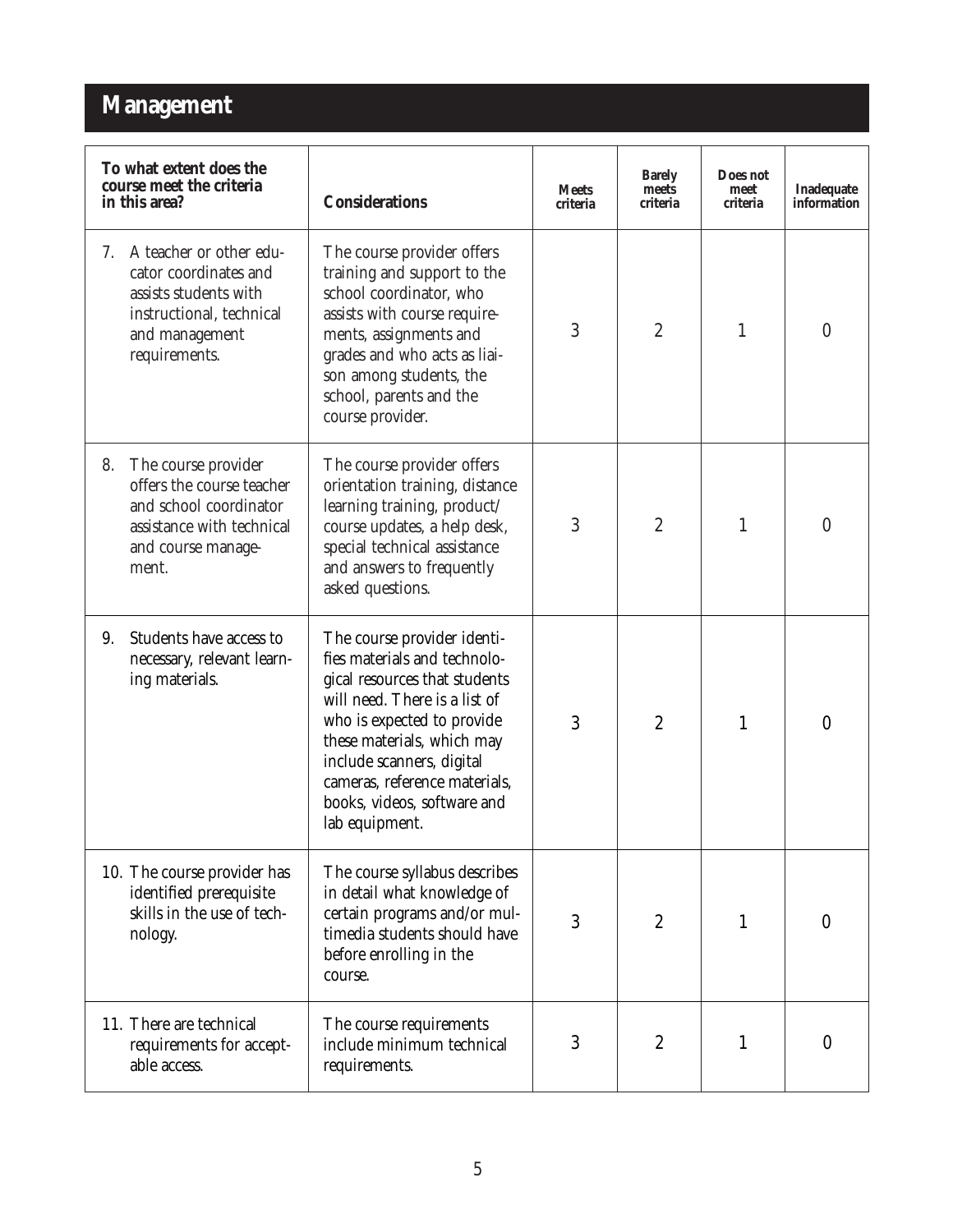### **Management**

| To what extent does the<br>course meet the criteria<br>in this area?                                                 | <b>Considerations</b>                                                                                                                                                                         | <b>Meets</b><br>criteria | <b>Barely</b><br>meets<br>criteria | Does not<br>meet<br>criteria | <b>Inadequate</b><br>information |
|----------------------------------------------------------------------------------------------------------------------|-----------------------------------------------------------------------------------------------------------------------------------------------------------------------------------------------|--------------------------|------------------------------------|------------------------------|----------------------------------|
| 12. The teacher is trained<br>to use the course and<br>resources effectively to<br>deliver instruction.              | If the course provider<br>employs the teacher, the<br>provider submits evidence<br>that the teacher is certified in<br>the subject matter and has<br>been trained as an online<br>instructor. | 3                        | $\overline{2}$                     | 1                            | $\theta$                         |
| 13. The students receive<br>technical support to<br>ensure easy use of the<br>course.                                | Every student has access to a<br>work station, network, ISP<br>3<br>$\overline{2}$<br>and course support.                                                                                     |                          | 1                                  | $\theta$                     |                                  |
| 14. There is a policy for<br>recourse or appeal if the<br>Web-based course is not<br>delivered as described.         | Contracts and licensing<br>agreements specify how the<br>course will perform and the<br>sanctions and penalties that<br>will result if it does not meet<br>those expectations.                | 3                        | $\overline{2}$                     | $\mathbf{1}$                 | $\mathbf{0}$                     |
| 15. The course is coordinat-<br>ed with the academic<br>calendar of the students<br>and teacher before it<br>begins. | The course can accommodate<br>multiple school calendars<br>(block, 4X4, traditional).                                                                                                         | 3                        | $\overline{2}$                     | 1                            | $\boldsymbol{0}$                 |
| 16. Other criteria:                                                                                                  |                                                                                                                                                                                               | 3                        | $\overline{2}$                     | $\mathbf{1}$                 | $\mathbf{0}$                     |
|                                                                                                                      |                                                                                                                                                                                               | 3                        | $\boldsymbol{2}$                   | 1                            | $\mathbf{0}$                     |

### *Comments: Management*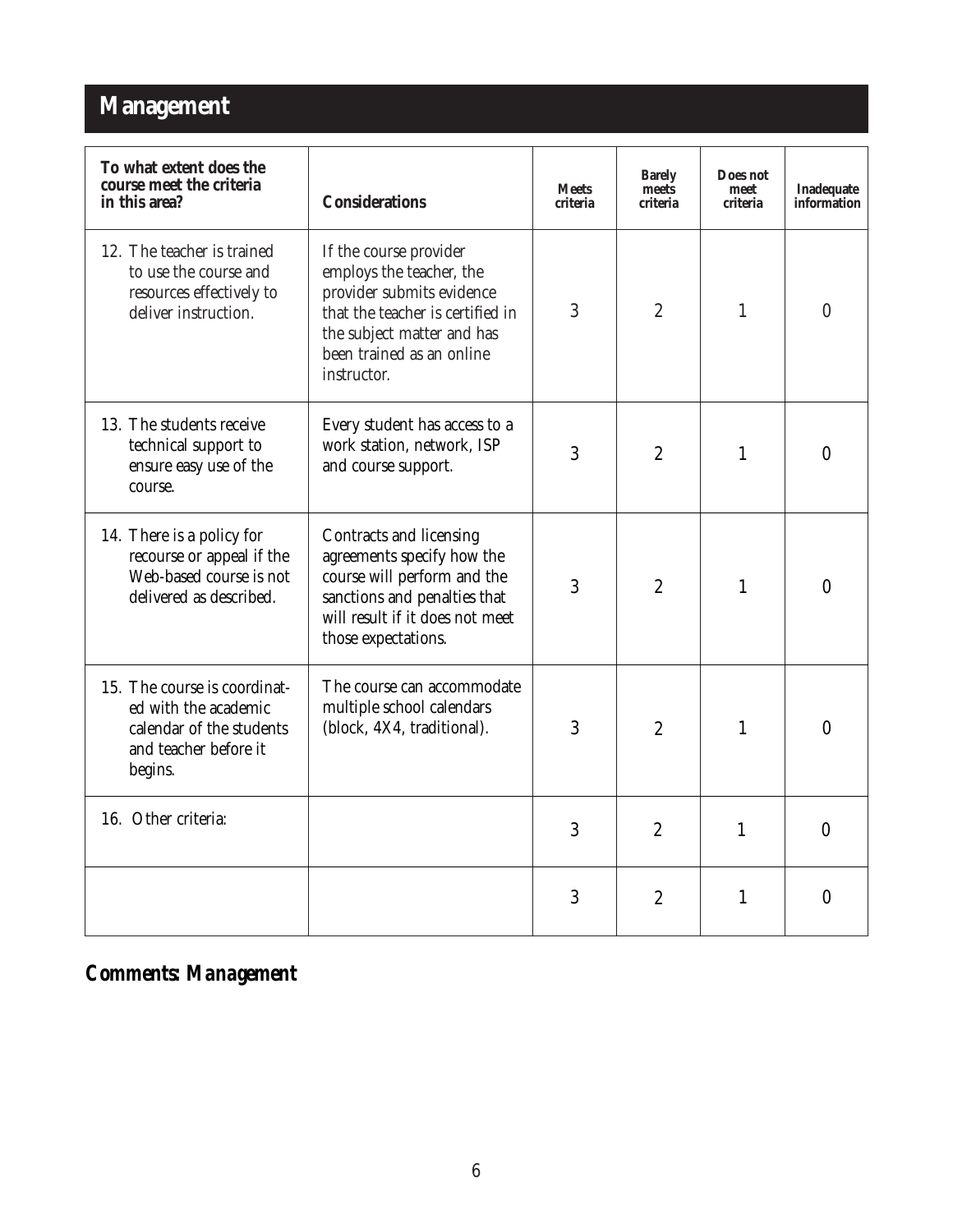## **Evaluation**

| To what extent does the<br>course meet the criteria<br>in this area? |                                                                                                                                                                                             | <b>Considerations</b>                                                                                                                                | <b>Meets</b><br>criteria | <b>Barely</b><br>meets<br>criteria | Does not<br>meet<br>criteria | Inadequate<br>information |
|----------------------------------------------------------------------|---------------------------------------------------------------------------------------------------------------------------------------------------------------------------------------------|------------------------------------------------------------------------------------------------------------------------------------------------------|--------------------------|------------------------------------|------------------------------|---------------------------|
| 1.                                                                   | The Web-based course's<br>success is measured by<br>the achievement of stu-<br>dents taking it.                                                                                             | The course provider should<br>have references concerning<br>the number of students who<br>complete the course and<br>results of end-of-course tests. |                          | $\boldsymbol{2}$                   | 1                            | $\boldsymbol{0}$          |
| 2.                                                                   | The state agency or its<br>designees evaluate the<br>course over time.                                                                                                                      | The course provider cooper-<br>ates with states and schools in<br>their efforts to monitor stu-<br>dent participation in the<br>course.              | 3                        | $\boldsymbol{2}$                   | 1                            | $\boldsymbol{0}$          |
| 3.                                                                   | A new course provides<br>Evidence of beta testing, peer<br>documentation of its<br>review and student evalua-<br>reliability and complete-<br>tions are available upon<br>ness.<br>request. |                                                                                                                                                      | 3                        | $\boldsymbol{2}$                   | $\mathbf{1}$                 | $\boldsymbol{0}$          |
| 4.                                                                   | Each teacher of a Web-<br>based course will be<br>evaluated at least once<br>a year.                                                                                                        | The course provider furnishes<br>evidence of criteria for<br>teacher evaluations and of<br>the methods and frequency<br>of evaluations.              | 3                        | $\boldsymbol{2}$                   | 1                            | $\mathbf{0}$              |
| 5.                                                                   | The school and state<br>can verify a student's<br>participation and per-<br>formance in a Web-<br>based course during the<br>course and upon its<br>completion.                             | The course provider furnishes<br>evidence of student participa-<br>tion and performance as<br>needed.                                                | 3                        | $\overline{2}$                     | 1                            | $\theta$                  |
| 6.                                                                   | Other criteria:                                                                                                                                                                             |                                                                                                                                                      | 3                        | $\boldsymbol{2}$                   | $\mathbf{1}$                 | $\boldsymbol{0}$          |
|                                                                      |                                                                                                                                                                                             |                                                                                                                                                      | 3                        | $\boldsymbol{2}$                   | 1                            | $\boldsymbol{0}$          |

#### *Comments: Evaluation*